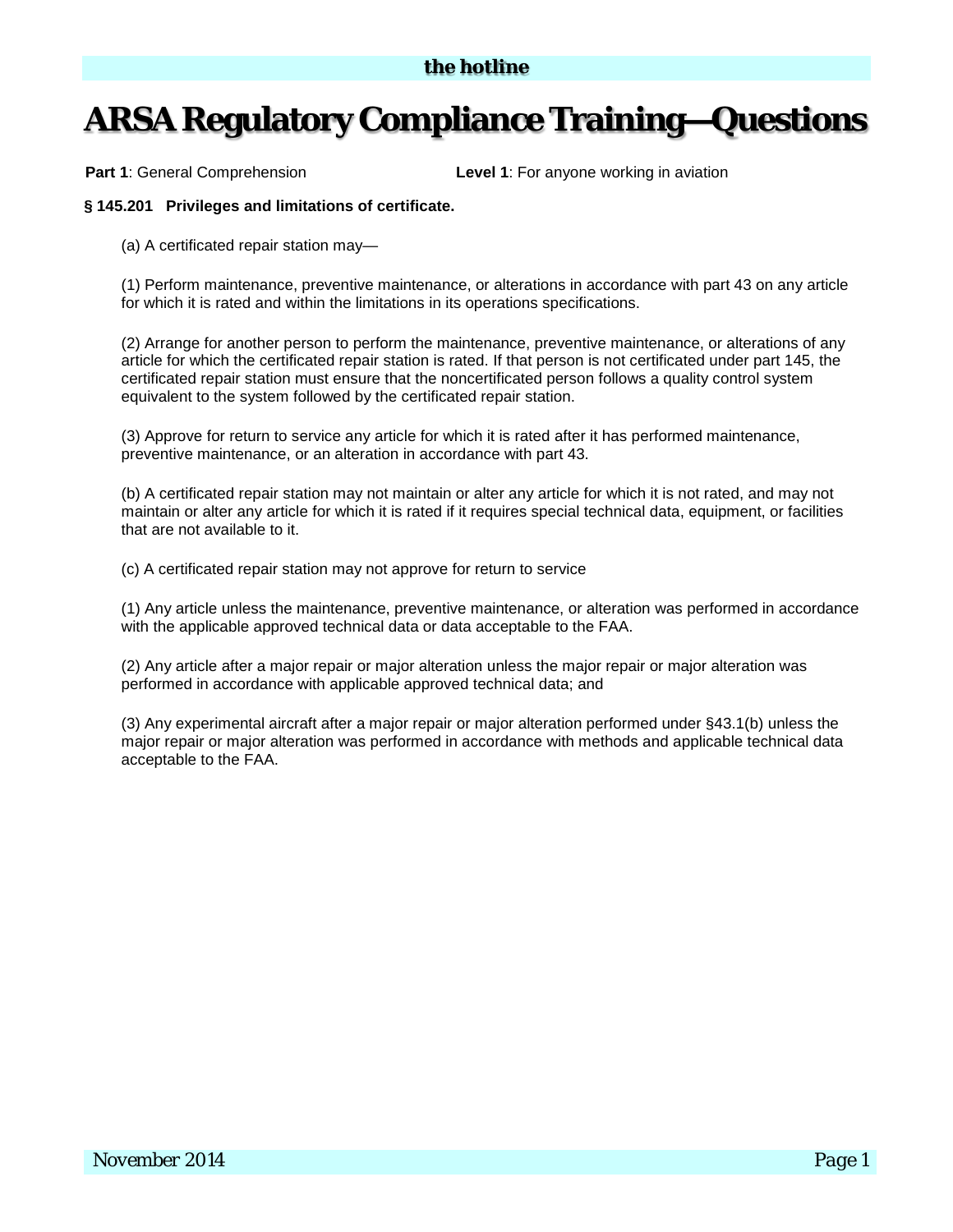*the hotline*

*Question 1*: Noncertificated individuals may never work on an article that requires a rating.

A—True. **A—True.** 

B—False. B—False.

*Question 3:* Without the required special technical data, equipment, or facilities, a certificated repair station may not maintain or alter an article regardless of rating.

A—True. A—True.

*Question 2*: A part 145 certificate entitles a repair station to do maintenance or make alterations on any article.

*Question 4:* After a major repair or major alteration an article may not be approved for return to service unless such action was performed in accordance with applicable technical data.

B—False. B—False.

| Name        |                                                        | Date  |                               |
|-------------|--------------------------------------------------------|-------|-------------------------------|
|             | Clearly Print the Name of the Person Taking the Test   |       | Date Test was Completed       |
| Score       |                                                        | Hours |                               |
|             | Enter as x (number correct) of y (number of questions) |       | <b>Time Credited for Test</b> |
| Approved by |                                                        |       |                               |
|             | Signature of Supervisor or Person Administering Test   |       |                               |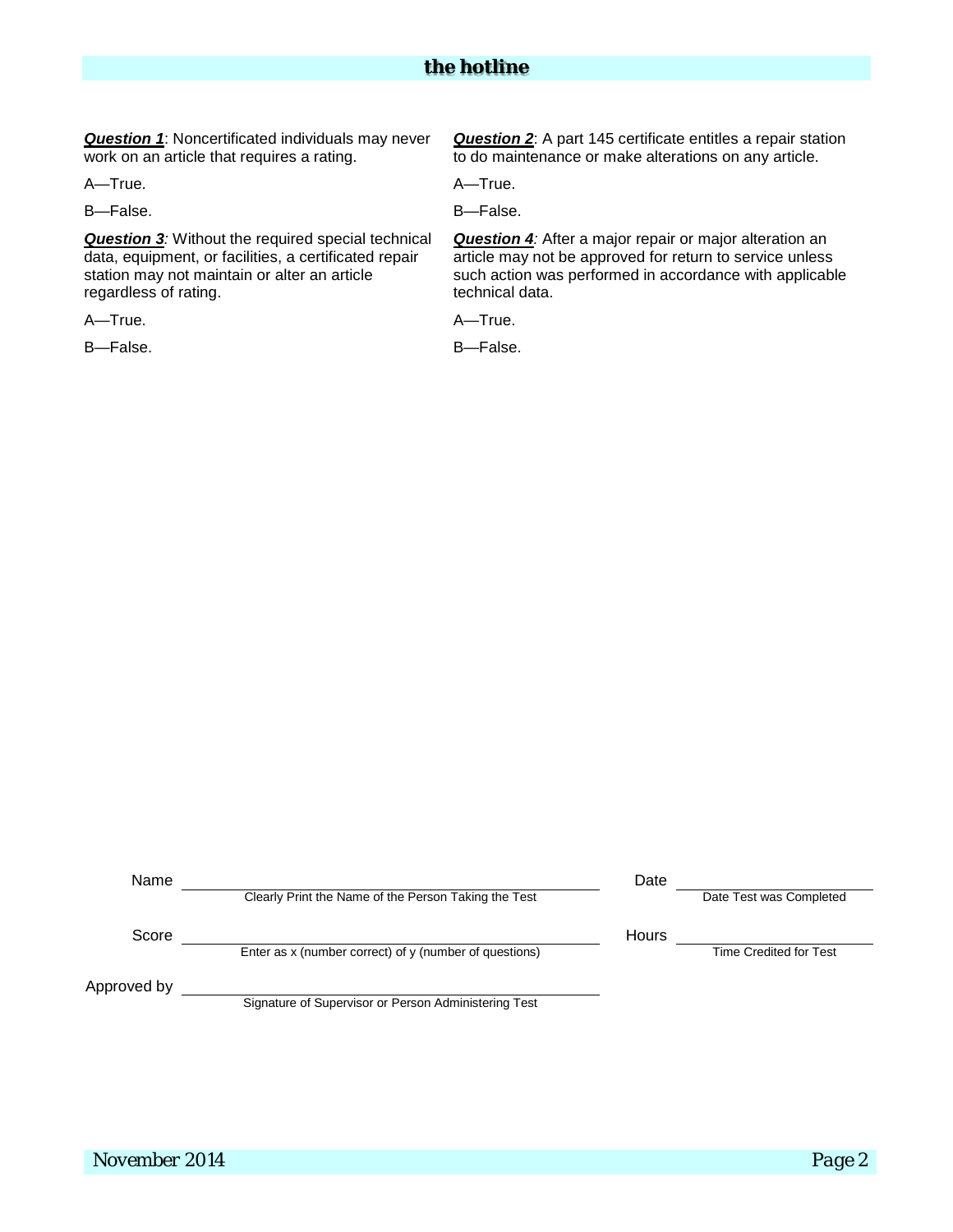## **ARSA Regulatory Compliance Training—Answers**

## **§ 145.201 Privileges and limitations of certificate.**

(a) A certificated repair station may—

(1) Perform maintenance, preventive maintenance, or alterations in accordance with part 43 on any article for which it is rated and within the limitations in its operations specifications.

(2) Arrange for another person to perform the maintenance, preventive maintenance, or alterations of any article for which the certificated repair station is rated. If that person is not certificated under part 145, the certificated repair station must ensure that the noncertificated person follows a quality control system equivalent to the system followed by the certificated repair station.

(3) Approve for return to service any article for which it is rated after it has performed maintenance, preventive maintenance, or an alteration in accordance with part 43.

(b) A certificated repair station may not maintain or alter any article for which it is not rated, and may not maintain or alter any article for which it is rated if it requires special technical data, equipment, or facilities that are not available to it.

(c) A certificated repair station may not approve for return to service

(1) Any article unless the maintenance, preventive maintenance, or alteration was performed in accordance with the applicable approved technical data or data acceptable to the FAA.

(2) Any article after a major repair or major alteration unless the major repair or major alteration was performed in accordance with applicable approved technical data; and

(3) Any experimental aircraft after a major repair or major alteration performed under §43.1(b) unless the major repair or major alteration was performed in accordance with methods and applicable technical data acceptable to the FAA.